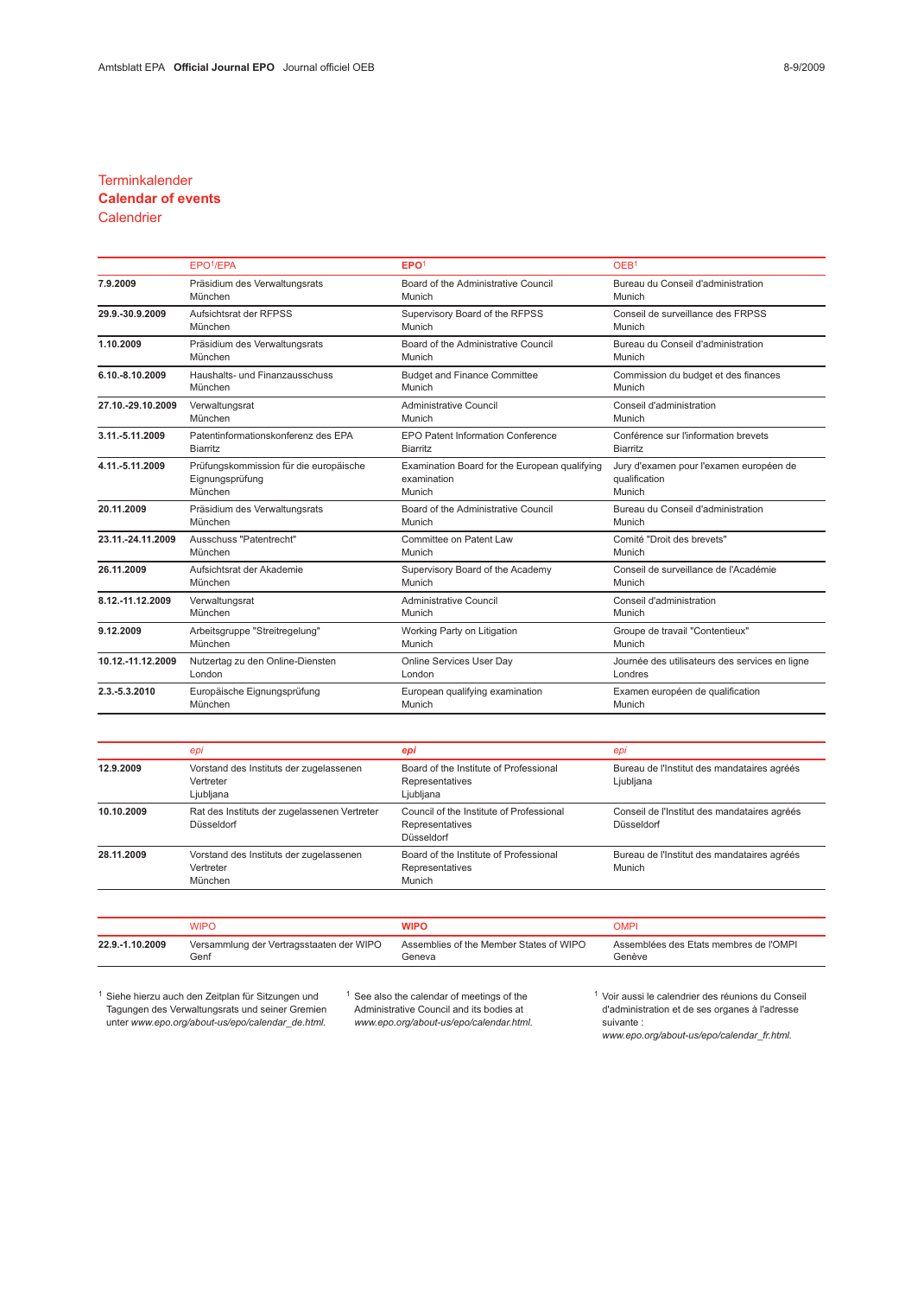#### Sonstige Veranstaltungen

Einrichtungen in den EPÜ-Vertragsstaaten und "Erstreckungsstaaten", die Tagungen zu Themen im Zusammenhang mit dem europäischen Patentsystem oder nationalen Patentsystemen veranstalten, werden gebeten, der Direktion 5.2.2 des EPA im Voraus Einzelheiten zu solchen Tagungen zu nennen, damit sie in diesen Teil des Terminkalenders aufgenommen werden können.

#### Other events

Organisations in the EPC contracting states and "extension states" holding meetings on topics pertaining to the European or national patent systems are invited to send advance details of such meetings to EPO Directorate 5.2.2 for inclusion in this part of the calendar of events.

#### Autres manifestations

Les organisations des Etats parties à la CBE et des "Etats autorisant l'extension" qui prévoient de tenir des réunions sur des sujets en relation avec les systèmes européen et nationaux de brevets sont invitées à communiquer à l'avance des informations à ce sujet à la Direction 5.2.2 de l'OEB, afin qu'elles puissent être publiées dans cette partie du calendrier.

|                 | <b>FR</b>     | ASPI <sup>1</sup>                                                                                                                  |                        |                                                     |
|-----------------|---------------|------------------------------------------------------------------------------------------------------------------------------------|------------------------|-----------------------------------------------------|
|                 |               | Préparation au prochain examen européen de qualification, sur la base                                                              |                        |                                                     |
|                 |               | des épreuves 2008 et 2009.<br>Les modalités et le formulaire d'inscription sont disponibles sur le site de                         |                        |                                                     |
|                 |               | l'ASPI : www.aspi.asso.fr.                                                                                                         |                        |                                                     |
|                 |               | Les corrections des épreuves 2008 sont fixées aux 22 et 23 octobre                                                                 |                        |                                                     |
|                 |               | 2009.                                                                                                                              |                        |                                                     |
|                 |               | L'examen blanc portant sur les épreuves 2009 aura lieu du 4 au<br>6 novembre 2009, suivi des corrections les 3 et 4 décembre 2009. |                        |                                                     |
| 3.9.-4.9.2009   | <b>NL</b>     | FORUM <sup>2</sup>                                                                                                                 | Seminar Nr. 09 09 184  | Dr. J. Bilang (EPO),                                |
|                 | Amsterdam     | IP Protection for plant innovations - Basic legal principles                                                                       |                        | T. Leidereiter, LL.M.,<br>J.W. Meder                |
| 4.9.-5.9.2009   | <b>DK</b>     | CEIP1 <sup>3</sup>                                                                                                                 |                        |                                                     |
|                 | Copenhagen    | Seminars preparing for the European qualifying examination 2010<br>PrePrep Course C                                                |                        |                                                     |
| 4.9.-5.9.2009   | <b>FR</b>     | CEIPI <sup>3</sup>                                                                                                                 |                        |                                                     |
|                 | Paris         | Seminars preparing for the European qualifying examination 2010<br>PrePrep Course D                                                |                        |                                                     |
| 7.9.-8.9.2009   | DE<br>München | Management Circle <sup>4</sup><br>IP-Management in Kooperationen                                                                   |                        | P. Homberg, Dr. H. Schubert,<br>Dr. Ing. R. Schwarz |
| 7.9.-11.9.2009  | <b>DE</b>     | $e$ pi <sup>5</sup>                                                                                                                |                        |                                                     |
|                 | Munich        | Mock EQE (European qualifying examination)                                                                                         |                        |                                                     |
| 8.9.-9.9.2009   | <b>DE</b>     | FORUM <sup>2</sup>                                                                                                                 | Seminar Nr. 09 09 181  | U. Kreutzer, P. Rosenich                            |
|                 | Frankfurt     | EQE 2009 Resitter-Lehrgang Teil D                                                                                                  |                        |                                                     |
| 9.9.-10.9.2009  | <b>DE</b>     | FORUM <sup>2</sup>                                                                                                                 | Seminar Nr. 09 09 606  | M. Huppertz                                         |
|                 | München       | Basic knowledge of fees & time limits                                                                                              |                        |                                                     |
| 10.9.-11.9.2009 | <b>DE</b>     | FORUM <sup>2</sup>                                                                                                                 | Seminar Nr. 09 09 180  | P. Rosenich                                         |
|                 | Frankfurt     | EQE 2009 Resitter-Lehrgang Teil C                                                                                                  |                        |                                                     |
| 11.9.2009       | GB            | Management Forum Ltd. <sup>6</sup>                                                                                                 | Conference No. H9-5209 | A. Clelland (EPO), I. Harris,                       |
|                 | London        | Patent protection for software-related and business-related<br>inventions in Europe and the United States                          |                        | T. May                                              |
| 11.9.-12.9.2009 | IT.           | CEIPI <sup>3</sup>                                                                                                                 |                        |                                                     |
|                 | Milan         | Seminars preparing for the European qualifying examination 2010<br>PrePrep Course C                                                |                        |                                                     |
| 15.9.-16.9.2009 | <b>DE</b>     | FORUM <sup>2</sup>                                                                                                                 | Seminar Nr. 09 09 601  | M. Reischle, E. Wolff (EPA)                         |
|                 | <b>Berlin</b> | <b>PCT-Schulungskurs II</b>                                                                                                        |                        |                                                     |
| 16.9.-17.9.2009 | <b>FR</b>     | CEIP1 <sup>3</sup>                                                                                                                 |                        |                                                     |
|                 | Strasbourg    | Seminars preparing for the European qualifying examination 2010<br>PrePrep Course D                                                |                        |                                                     |

<sup>1</sup> ASPI

Association Française des Spécialistes en Propriété Industrielle de l'Industrie 34bis, rue Vignon, 75009 Paris, France Tél. +33(1) 4266 1819, Fax +33(1) 4266 1739 aspi@finde.asso.fr

<sup>2</sup> FORUM Institut für Management GmbH Postfach 105060, 69040 Heidelberg, Germany Tel. +49 (0)6221 500500, Fax +49 (0)6221 500505 patent@Forum-Institut.de www.forum-institut.de

<sup>3</sup> Centre d'Etudes Internationales de la Propriété Intellectuelle (CEIPI) Section Internationale, Université de Strasbourg, Mme Rosemarie Blott, 11, rue du Maréchal Juin, 67000 Strasbourg, France Tél: +33 (0)388 144592 Fax +33 (0)388 144594

rosemarie.blott@ceipi.edu www.ceipi.edu <sup>4</sup> Management Circle AG

Hauptstr. 129, Eschborn, Germany Tel. +49 (0)6221 500500 Fax +49 (0)6196 4722888 kundenservice@managementcircle.de www.managementcircle.de

<sup>5</sup> epi – European Patent Institute P.O.Box 260112, 80058 Munich, Germany Tel. +49 (0)89 2420520 Fax +49 (0)89 24205220 info@patentepi.com www.patentepi.com

<sup>6</sup> Management Forum Ltd. 98-100 Maybury Road, Woking, Surrey, GU21 5JL, United Kingdom Tel. +44 (0)1483 730071, Fax +44 (0)1483 730008 info@management-forum.co.uk www.management-forum.co.uk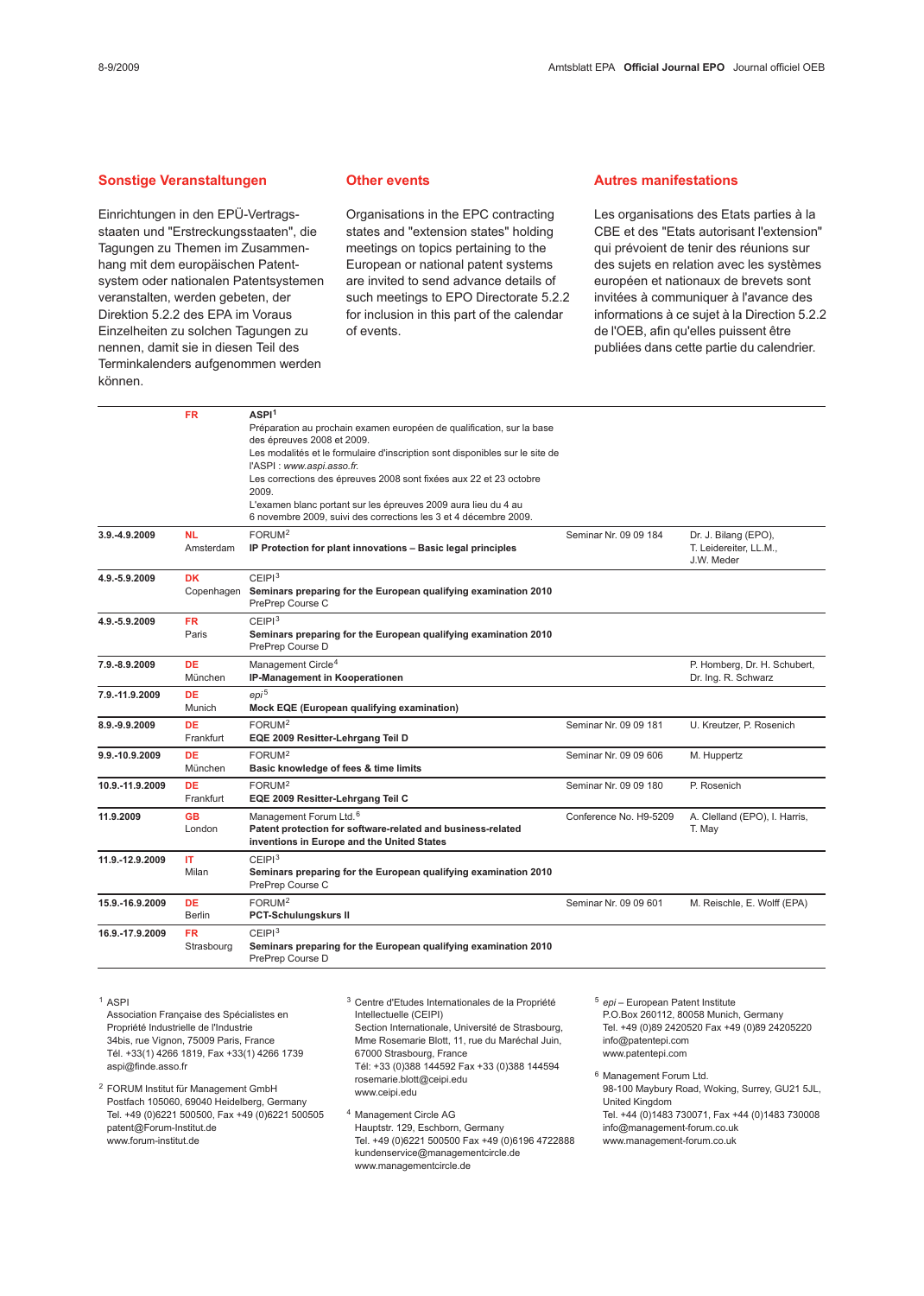| 17.9.2009       | <b>GB</b><br>London     | Management Forum Ltd. <sup>6</sup><br>Online filing using PCT-SAFE - a practical course for patent<br>administrators and legal assistants               | Conference No. H9-3209                         | H. Featherby                                       |
|-----------------|-------------------------|---------------------------------------------------------------------------------------------------------------------------------------------------------|------------------------------------------------|----------------------------------------------------|
| 17.9.-18.9.2009 | <b>GB</b><br>London     | Management Forum Ltd. <sup>6</sup><br>The patent treaties of Europe                                                                                     | Conference No. H9-3109                         | Y. Podbielski (EPO),<br>S. Roberts, E. Wolf (EPO)  |
| 18.9.2009       | <b>FR</b><br>Strasbourg | CEIP1 <sup>3</sup><br>Seminars preparing for the European qualifying examination 2010<br>PrePrep Course C                                               |                                                |                                                    |
| 18.9.2009       | <b>GB</b><br>London     | Management Forum Ltd. <sup>6</sup><br>EPO online filing $-$ a practical course for patent administrators and<br>legal assistants                        | Conference No. H9-3309                         | B. Scholz-Nieuwdorp (EPO)                          |
| 18.9.-19.9.2009 | IT<br>Milan             | CEIP1 <sup>3</sup><br>Seminars preparing for the European qualifying examination 2010<br>PrePrep Course D                                               |                                                |                                                    |
| 19.9.2009       | <b>FR</b><br>Strasbourg | CEIP1 <sup>3</sup><br>Seminars preparing for the European qualifying examination 2010<br>PrePrep Course AB                                              |                                                |                                                    |
| 22.9.2009       | <b>GB</b><br>London     | Management Forum <sup>6</sup><br>Drafting effective pharmaceutical patent claims                                                                        | Conference No. H9-5509                         | Dr. O. Kingsbury, Dr. A. Tridico,<br>Dr. P. Webber |
| 23.9.2009       | <b>DE</b><br>Munich     | German Japanese Association of Lawyers (DJJV) <sup>7</sup><br>Patent Litigation in Japan and Germany                                                    |                                                |                                                    |
| 23.9.-24.9.2009 | <b>DK</b><br>Copenhagen | FORUM <sup>2</sup><br>The European Patent System                                                                                                        | Conference No. 09 09 602                       | A. Berglund-Werner (EPO),<br>M. Huppertz           |
| 23.9.-25.9.2009 | FI<br>Helsinki          | DeltaPatents <sup>8</sup><br>Paper C Methodology course                                                                                                 |                                                | J. Hoekstra, J. Beetz                              |
| 24.9.-25.9.2009 | DE<br>Köln              | FORUM <sup>2</sup><br><b>Professionelle Patentrecherche</b>                                                                                             | Seminar Nr.09 09 103                           | Dipl.-Ing. B. Tödte,<br>Dipl.-Ing. E. Weckend      |
| 24.9.-2.10.2009 | <b>DE</b><br>Munich     | Hoffmann Eitle <sup>9</sup><br>Euro Law Course - Patent Prosecution and Litigation in Europe                                                            |                                                |                                                    |
| 25.9.2009       | FR<br>Paris             | CEIP1 <sup>3</sup><br>Seminars preparing for the European qualifying examination 2010<br>PrePrep Course AB                                              |                                                |                                                    |
| 25.9.-26.9.2009 | DK<br>Copenhagen        | CEIP1 <sup>3</sup><br>Seminars preparing for the European qualifying examination 2010<br>PrePrep Course AB                                              |                                                |                                                    |
| 25.9.2009       | DE<br>Köln              | FORUM <sup>2</sup><br><b>Professionelle Patentrecherche</b>                                                                                             | Seminar Nr. 09 09 104                          | Dipl.-Ing. B. Tödte,<br>Dipl.-Ing. E. Weckend      |
| 26.9.2009       | FR<br>Paris             | CEIPI <sup>3</sup><br>Seminars preparing for the European qualifying examination 2010<br>PrePrep Course C                                               |                                                |                                                    |
| 29.9.-30.9.2009 | <b>DE</b><br>Stuttgart  | FORUM <sup>2</sup><br>Die Ausarbeitung von Patentansprüchen II<br>Vertiefungs-Seminar A: Technik/Physik<br>Vertiefungs-Seminar B: Chemie/Biotechnologie | Seminar Nr. 09 09 101<br>Seminar Nr. 09 09 102 | M. Deissler, Dr. J. B. Krauss                      |
| 30.9.-1.10.2009 | DE<br>Stuttgart         | FORUM <sup>2</sup><br>Einführung in das Patentwesen II                                                                                                  | Seminar Nr. 09 09 110                          | Dipl.-Ing. H. Bardehle,<br>W. Gutermuth            |
| 1.10.2009       | <b>GB</b><br>London     | Management Forum Ltd. <sup>6</sup><br>Oppositions and appeals - the European case law                                                                   | Conference No. H10-3109                        | G. Ashley (EPO),<br>C. Rennie-Smith (EPO)          |
| 1.10.-2.10.2009 | <b>NL</b><br>Amsterdam  | FORUM <sup>2</sup><br>Intellectual Property Protection for Plant Innovation 2009                                                                        | Conference No. 09 10 180                       | Dr M. Kock, T. Leidereiter,<br>J. Vanhemelrijck    |
| 2.10.2009       | GB<br>London            | Management Forum Ltd. <sup>6</sup><br>Patents - the EPO case law                                                                                        | Conference No. H10-3209                        | G. Ashley (EPO),<br>C. Rennie-Smith (EPO)          |
| 2.10.-3.10.2009 | <b>DK</b><br>Copenhagen | CEIP1 <sup>3</sup><br>Seminars preparing for the European qualifying examination 2010<br>PrePrep Course D                                               |                                                |                                                    |

<sup>2</sup> FORUM Institut für Management GmbH Postfach 105060, 69040 Heidelberg, Germany Tel. +49 (0)6221 500500, Fax +49 (0)6221 500505 patent@Forum-Institut.de www.forum-institut.de

- <sup>6</sup> Management Forum Ltd. 98-100 Maybury Road, Woking, Surrey, GU21 5JL, United Kingdom Tel. +44 (0)1483 730071, Fax +44 (0)1483 730008 info@management-forum.co.uk www.management-forum.co.uk
- <sup>7</sup> Generalsekretariat der DJJV Börnestr.63, 22089 Hamburg, Germany www.djjv.org/Englisch/Symposium\_090023E.pdf www.djjv.org/Deutsch/Einladung\_Patentverl\_ muenchen.pdf
- <sup>8</sup> DeltaPatents B.V.
- Fellenoord 370, 5611 ZL Eindhoven, The Netherlands Tel. +31 (0)40 2938800, Fax +31 (0)40 2366708 www.deltapatents.com

<sup>9</sup> Hoffmann Eitle Arabellastr. 4, 81925 München, Germany Tel. +49 (0)89 924090 Fax +49 (0)89 918356

- <sup>3</sup> Centre d'Etudes Internationales de la Propriété Intellectuelle (CEIPI) Section Internationale, Université de Strasbourg, Mme Rosemarie Blott, 11, rue du Maréchal Juin, 67000 Strasbourg, France
- Tél: +33 (0)388 144592 Fax +33 (0)388 144594 rosemarie.blott@ceipi.edu
- www.ceipi.edu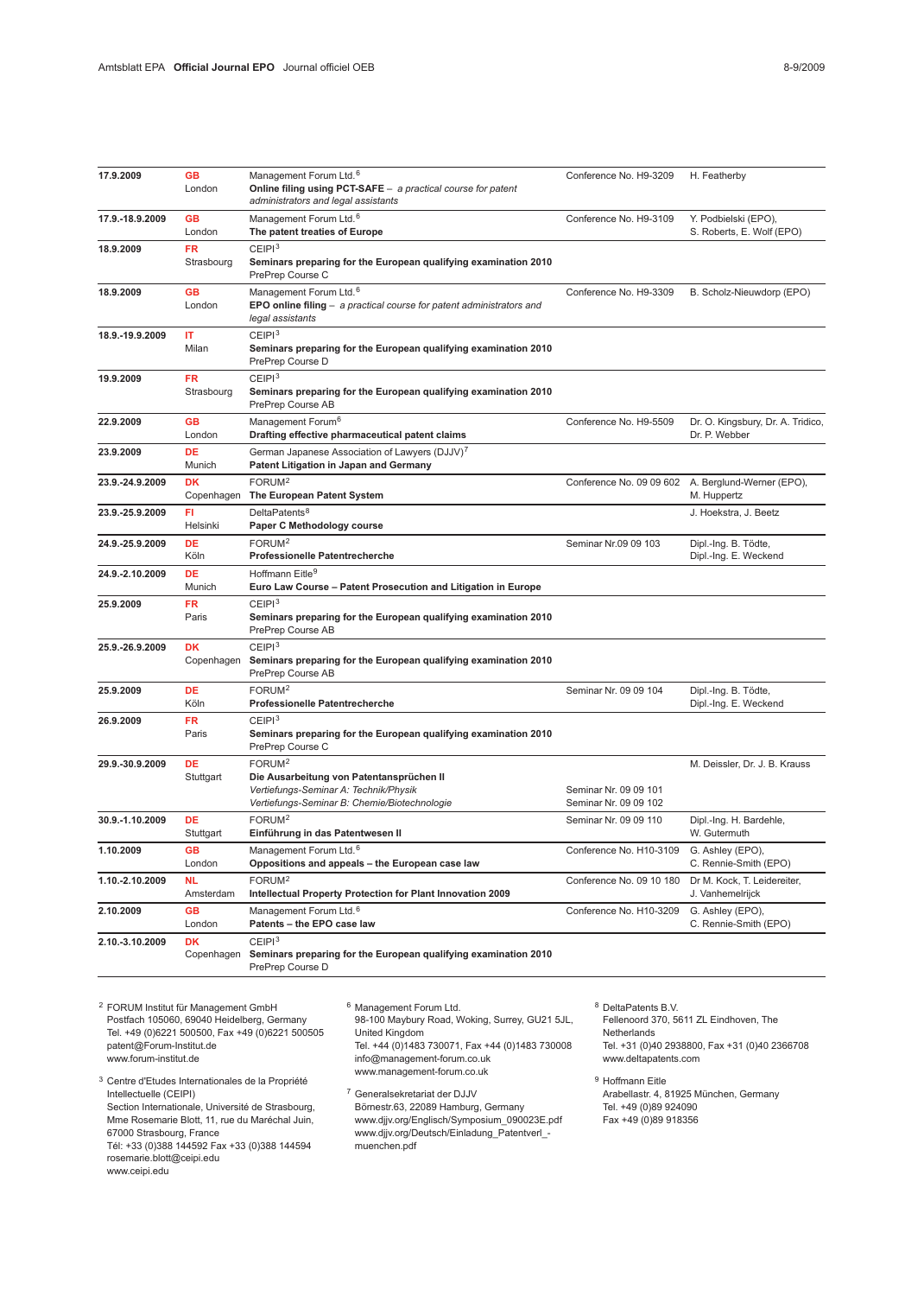| 2.10.-3.10.2009      | <b>ES</b><br>Barcelona                        | CEIP1 <sup>3</sup><br>Seminars preparing for the European qualifying examination 2010<br>PrePrep Course C                                                                                                                     |                         |                                                                                            |
|----------------------|-----------------------------------------------|-------------------------------------------------------------------------------------------------------------------------------------------------------------------------------------------------------------------------------|-------------------------|--------------------------------------------------------------------------------------------|
| 5.10.-8.10.2009      | <b>NL</b><br>Eindhoven                        | DeltaPatents <sup>8</sup><br>Paper D I and D II Methodology course                                                                                                                                                            |                         | P. Pollard, J. Hoekstra                                                                    |
| 6.10.-7.10.2009      | DE<br><b>Bernried</b><br>(Starnberger<br>See) | REBEL <sup>10</sup><br>Intensivseminar Teil I:<br>Anmeldung von nationalen und internationalen Patenten,<br>Gebrauchsmustern, Marken und Geschmacksmustern in der Praxis<br>sowie Grundlagen des Arbeitnehmererfindungsrechts |                         | D. Rebel                                                                                   |
| 7.10.-8.10.2009      | DE<br>Düsseldorf                              | FORUM <sup>2</sup><br>Einstieg in den gewerblichen Rechtsschutz                                                                                                                                                               | Seminar Nr. 09 10 606   | M. Huppertz                                                                                |
| 8.10.2009            | DE<br>München                                 | FORUM <sup>2</sup><br>Patentnichtigkeitsverfahren                                                                                                                                                                             | Seminar Nr. 09 10 111   | P. K. Hess, G. Winkler                                                                     |
| 8.10.-9.10.2009      | DE<br>Hamburg                                 | FORUM <sup>2</sup><br>Die Erfindervergütung in der Praxis                                                                                                                                                                     | Seminar Nr. 09 10 103   | Prof. Dr. K. Bartenbach,<br>Dipl.-Ing. P. Karge                                            |
| 8.10.-9.10.2009      | <b>GB</b><br>London                           | Management Forum Ltd. <sup>6</sup><br>8th annual conference for senior patent administrators                                                                                                                                  | Conference No. H10-3009 | P. Jones, L. Zimmermann (EPO)<br>Dr. E. Doherty, C. Van Houten,<br>M. Reischle             |
| 9.10.2009            | DE<br>München                                 | FORUM <sup>2</sup><br>Patentverletzungsverfahren                                                                                                                                                                              | Seminar Nr. 09 10 112   | K. Retzer, R. Schnekenbühl                                                                 |
| 9.10.-10.10.2009     | IT<br>Milan                                   | CEIP1 <sup>3</sup><br>Seminars preparing for the European qualifying examination 2010<br>PrePrep Course AB                                                                                                                    |                         |                                                                                            |
| 12.10.-13.10.2009    | DE<br>München                                 | FORUM <sup>2</sup><br>Internationales Patentrecht - Aktuelle Entwicklungen                                                                                                                                                    | Seminar Nr. 09 10 600   | Prof. Dr. A. Götzberger,<br>K. Naumann, M. Reischle,<br>U. Waasmaier.<br>T. Westhues (EPA) |
| 13.10.-14.10.2009 NL | Utrecht                                       | DeltaPatents <sup>8</sup><br>Paper A Electricity-Mechanics Methodology course                                                                                                                                                 |                         | T. Sterken                                                                                 |
| 14.10.-16.10.2009    | <b>DK</b><br>Copenhagen                       | DeltaPatents <sup>8</sup><br>Paper D I and D II Methodology course                                                                                                                                                            |                         | P. Pollard, J. Hoekstra                                                                    |
| 14.10.-16.10.2009    | <b>GB</b><br>London                           | DeltaPatents <sup>8</sup><br>Paper D I and D II Methodology course for re-sitters                                                                                                                                             |                         | P. Pollard, J. Hoekstra                                                                    |
| 15.10.-16.10.2009    | <b>NL</b><br>Utrecht                          | DeltaPatents <sup>8</sup><br>Paper B Electricity-Mechanics Methodology course                                                                                                                                                 |                         | T. Sterken                                                                                 |
| 16.10.-17.10.2009    | CH<br>Geneva                                  | PATSKILLS <sup>11</sup><br>Training for Qualification as European Patent Attorney<br><b>ABC/D Comprehensive</b>                                                                                                               |                         | B. Cronin                                                                                  |
| 16.10.-18.10.2009    | <b>SE</b><br>Stockholm                        | DeltaPatents <sup>8</sup><br>Paper D Methodology course                                                                                                                                                                       |                         | P. Pollard, J. Hoekstra                                                                    |
| 19.10.-20.10.2009    | ES<br>Madrid                                  | Centre de Patents de la Universitat de Barcelona and Oficina Española<br>de Patentes y Marcas <sup>12</sup><br>Patents in Life Sciences: An In-depth and Updated Course for<br><b>Practitioners</b>                           |                         | Drs T. Bausch, L. Polz,<br>J. Renken, J. Taormino                                          |
| 19.10.-21.10.2009    | <b>SE</b><br>Stockholm                        | DeltaPatents <sup>8</sup><br>Paper C Methodology course                                                                                                                                                                       |                         | J. Hoekstra, J. Beetz                                                                      |
| 20.10.2009           | DE<br>München                                 | FORUM <sup>2</sup><br>Das neue Arbeitnehmererfindungsrecht                                                                                                                                                                    | Seminar Nr. 09 10 105   | Prof. Dr. K. Bartenbach,<br>Dipl.-Ing. P. Karge                                            |

<sup>2</sup> FORUM Institut für Management GmbH Portom manutius management concerning<br>Postfach 105060, 69040 Heidelberg, Germany Tel. +49 (0)6221 500500, Fax +49 (0)6221 500505 patent@Forum-Institut.de www.forum-institut.de <sup>3</sup> Centre d'Etudes Internationales de la Propriété Intellectuelle (CEIPI) Section Internationale, Université de Strasbourg, Mme Rosemarie Blott, 11, rue du Maréchal Juin, 67000 Strasbourg, France Tél: +33 (0)388 144592 Fax +33 (0)388 144594 rosemarie.blott@ceipi.edu www.ceipi.edu <sup>6</sup> Management Forum Ltd. <sup>8</sup> DeltaPatents B.V. Fellenoord 370, 5611 ZL Eindhoven, The Netherlands Tel. +31 (0)40 2938800, Fax +31 (0)40 2366708 www.deltapatents.com <sup>10</sup> REBEL Dipl.-Ing. Dieter Rebel, Leiter einer Patentprüfungsabteilung und Dozent St.-Anna-Weg 6, 82362 Weilheim, Germany Tel. +49 (0)881 4179635, Fax +49 (0)881 4179636 dieter-relbel@t-online.de www.rebel-seminare.de

98-100 Maybury Road, Woking, Surrey, GU21 5JL,

Tel. +44 (0)1483 730071, Fax +44 (0)1483 730008

United Kingdom

info@management-forum.co.uk www.management-forum.co.uk

<sup>11</sup> PATSKILLS

c/o Cronin Intellectual Property Chemin de Precossy 31, 1260 Nyon, Switzerland Tel. +41 22 3610883, Fax +41 22 3610885 patskills@bluewin.ch www.patskills.ch

<sup>12</sup> Centre de Patents de la Universitat de Barcelona Parc Científic de Barcelona, Baldiri Reixac 4, 08028 Barcelona, Spain Tel. +34 93 4034511, Fax +34 93 4034517 nuria.sans@pcb.ub.es www.pcb.ub.es/centredepatents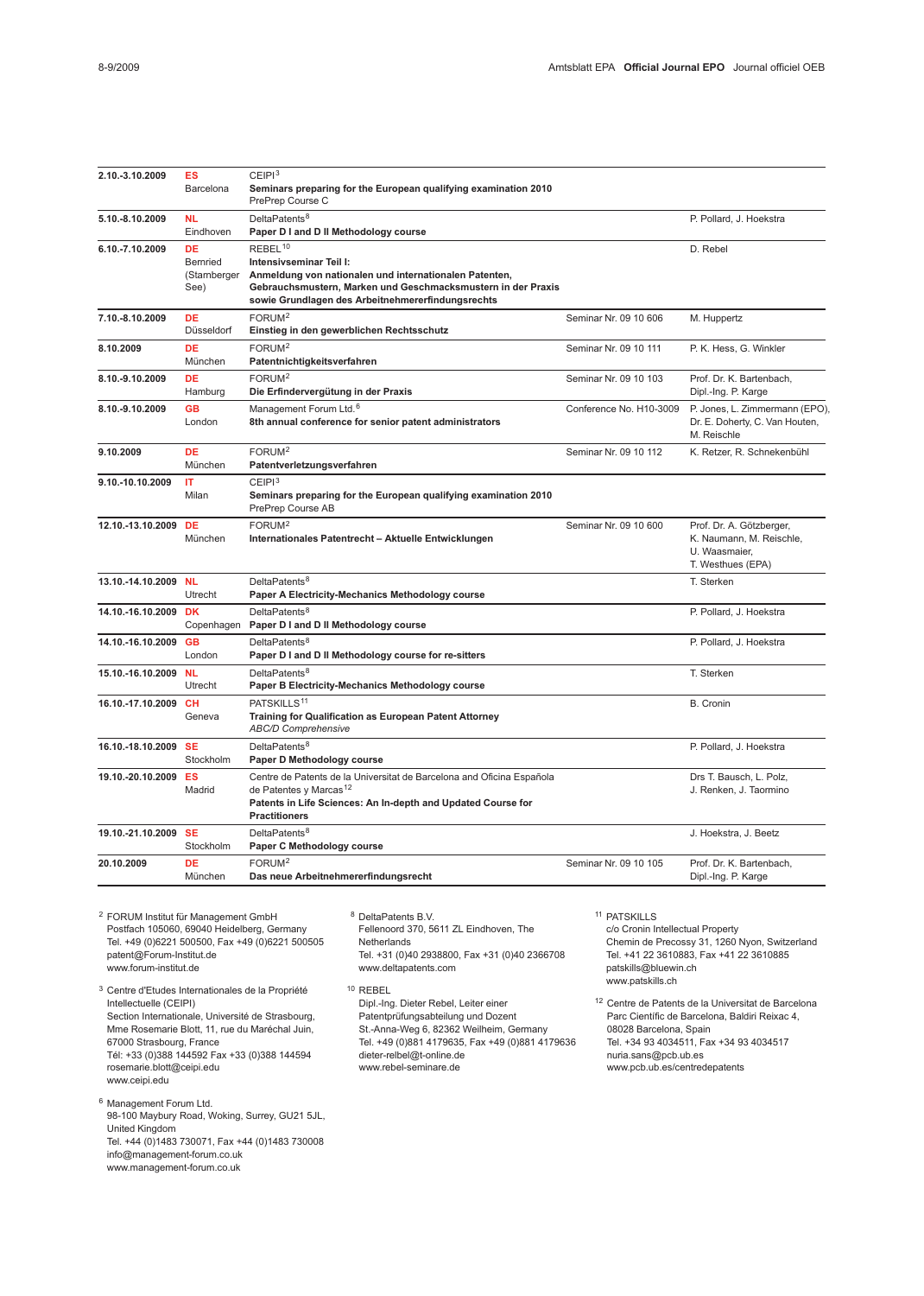| 20.10.2009                                                                                                                                         | <b>DE</b><br>München                          | FORUM <sup>2</sup><br><b>IP Due Dilligence</b>                                                 |                                                                                                                                                                                                                        | Seminar Nr. 09 10 105                                                           | Dr. C. A. Kilger, A. C. Tridico                                                                                                                             |
|----------------------------------------------------------------------------------------------------------------------------------------------------|-----------------------------------------------|------------------------------------------------------------------------------------------------|------------------------------------------------------------------------------------------------------------------------------------------------------------------------------------------------------------------------|---------------------------------------------------------------------------------|-------------------------------------------------------------------------------------------------------------------------------------------------------------|
| 21.10.-22.10.2009                                                                                                                                  | <b>DE</b><br>München                          | FORUM <sup>2</sup><br><b>EQE Vorbereitung</b>                                                  |                                                                                                                                                                                                                        | Seminar Nr. 09 10 181                                                           | U. Kreutzer                                                                                                                                                 |
| 21.10.-22.10.2009                                                                                                                                  | ES<br>Barcelona                               | de Patentes y Marcas <sup>12</sup><br><b>Practitioners</b>                                     | Centre de Patents de la Universitat de Barcelona and Oficina Española<br>Patents in Life Sciences: An In-depth and Updated Course for                                                                                  |                                                                                 | Drs T. Bausch, L. Polz,<br>J. Renken, J. Taormino                                                                                                           |
| 21.10.-23.10.2009 FI                                                                                                                               | Helsinki                                      | DeltaPatents <sup>8</sup><br>Paper D I and D II Methodology course                             |                                                                                                                                                                                                                        |                                                                                 | P. Pollard, J. Hoekstra                                                                                                                                     |
| 22.10.-23.10.2009                                                                                                                                  | DE<br>Münster                                 | VPP <sup>13</sup><br>Herbstfachtagung                                                          |                                                                                                                                                                                                                        |                                                                                 |                                                                                                                                                             |
| 22.10.-23.10.2009 DE                                                                                                                               | München                                       | FORUM <sup>2</sup><br>PCT-Schulungskurs I                                                      |                                                                                                                                                                                                                        | Seminar Nr. 09 10 602                                                           | Y. Coeckelbergs                                                                                                                                             |
| 23.10.2009                                                                                                                                         | <b>GB</b><br>London                           | Management Forum Ltd. <sup>6</sup><br><b>IP Due Diligence</b>                                  |                                                                                                                                                                                                                        | Conference No. H10-5409                                                         | L.-A. Johnson, P. Duxbury,<br>T. J. May, D. Murley                                                                                                          |
| 23.10.-24.10.2009                                                                                                                                  | ES<br>Barcelona                               | CEIP1 <sup>3</sup><br>PrePrep Course D                                                         | Seminars preparing for the European qualifying examination 2010                                                                                                                                                        |                                                                                 |                                                                                                                                                             |
| 26.10.-27.10.2009 DE                                                                                                                               | Frankfurt                                     | FORUM <sup>2</sup>                                                                             | Understanding European and U.S. Patent Litigation                                                                                                                                                                      | Conference No. 09 10 182 S. Agé, Dr. A. von Falck,                              | G. S. Panitch, R. Anderson,<br>C. G. Gramenopoulos                                                                                                          |
| 26.10.2009<br>27.10.-28.10.2009                                                                                                                    | DE<br>Köln                                    | FORUM <sup>2</sup><br>Einführung in das Patentwesen I<br><b>Basis-Seminar</b><br>Haupt-Seminar |                                                                                                                                                                                                                        | Seminar Nr. 09 10 101<br>Seminar Nr. 09 10 102                                  | Dr. A. Bieberbach,<br>Prof. Dr.-Ing. Dr. jur. U. Fitzner,<br>Dipl.-Ing. B. Geyer,<br>Dipl.-Ing. B. Tödte                                                    |
| 26.10.-28.10.2009                                                                                                                                  | <b>GB</b><br>London                           | DeltaPatents <sup>8</sup><br>Paper C Methodology course                                        |                                                                                                                                                                                                                        |                                                                                 | J. Hoekstra, J. Beetz                                                                                                                                       |
| 27.10.2009                                                                                                                                         | <b>DE</b><br>Düsseldorf                       | FORUM <sup>2</sup><br>Die Organisation eines Patentsekretariats                                |                                                                                                                                                                                                                        | Seminar Nr. 09 10 604                                                           | M. Huppertz                                                                                                                                                 |
| 27.10.-28.10.2009                                                                                                                                  | <b>DE</b><br>Düsseldorf                       | FORUM <sup>2</sup><br>EPA-Schulungskurs I                                                      |                                                                                                                                                                                                                        | Seminar Nr. 09 10 601                                                           | K. Naumann                                                                                                                                                  |
| 28.10.2009                                                                                                                                         | DE<br>Düsseldorf                              | FORUM <sup>2</sup><br>Fristen & Gebühren                                                       |                                                                                                                                                                                                                        | Seminar Nr. 09 10 605                                                           | M. Huppertz                                                                                                                                                 |
| 29.10.2009                                                                                                                                         | <b>DE</b><br>Hamburg                          | FORUM <sup>2</sup><br>Das neue Arbeitnehmererfindungsrecht                                     |                                                                                                                                                                                                                        | Seminar Nr. 09 10 106                                                           | Prof. Dr. K. Bartenbach,<br>Dipl.-Ing. P. Karge                                                                                                             |
| 29.10.-30.10.2009                                                                                                                                  | <b>SE</b><br>Stockholm                        | DeltaPatents <sup>8</sup>                                                                      | Paper A and B Chemistry Methodology course                                                                                                                                                                             |                                                                                 | L. van Wijk                                                                                                                                                 |
| 29.10.-30.10.2009                                                                                                                                  | <b>SE</b><br>Stockholm                        | DeltaPatents <sup>8</sup>                                                                      | Paper A and B Electricity-Mechanics Methodology course                                                                                                                                                                 |                                                                                 | T. Sterken                                                                                                                                                  |
| 30.10.2009                                                                                                                                         | DE<br>München                                 | FORUM <sup>2</sup><br>Die erfinderische Tätigkeit                                              |                                                                                                                                                                                                                        | Seminar Nr. 09 10 143                                                           | Dipl. Phys Dr. W. Morawek                                                                                                                                   |
| 2.11.-6.11.2009                                                                                                                                    | <b>DE</b><br>München                          | FORUM <sup>2</sup><br>Seminar Nr. 09 11 110/111<br>Der Patentreferent I/II                     |                                                                                                                                                                                                                        |                                                                                 |                                                                                                                                                             |
| 10.11.2009                                                                                                                                         | <b>DE</b><br>Bernried<br>(Starnberger<br>See) | REBEL <sup>10</sup><br>Intensivseminar Teil II:                                                | IP-Management: Strategien zur Optimierung der Anmeldung<br>nationaler und internationaler gewerblicher Schutzrechte und<br>systematische Nutzung des Schutzrechtsportfolios                                            |                                                                                 | D. Rebel                                                                                                                                                    |
| 10.11.-11.11.2009                                                                                                                                  | <b>DE</b><br>Köln                             | FORUM <sup>2</sup><br>Das Recht der Arbeitnehmererfindung                                      |                                                                                                                                                                                                                        | Seminar Nr. 09 11 141                                                           | Prof. Dr. K. Bartenbach                                                                                                                                     |
| <sup>2</sup> FORUM Institut für Management GmbH<br>Postfach 105060, 69040 Heidelberg, Germany<br>patent@Forum-Institut.de<br>www.forum-institut.de |                                               | Tel. +49 (0)6221 500500, Fax +49 (0)6221 500505                                                | <sup>6</sup> Management Forum Ltd.<br>98-100 Maybury Road, Woking, Surrey, GU21 5JL,<br>United Kingdom<br>Tel. +44 (0)1483 730071, Fax +44 (0)1483 730008<br>info@management-forum.co.uk<br>www.management-forum.co.uk | 08028 Barcelona, Spain<br>nuria.sans@pcb.ub.es<br>www.pcb.ub.es/centredepatents | <sup>12</sup> Centre de Patents de la Universitat de Barcelona<br>Parc Científic de Barcelona, Baldiri Reixac 4,<br>Tel. +34 93 4034511, Fax +34 93 4034517 |

<sup>3</sup> Centre d'Etudes Internationales de la Propriété Intellectuelle (CEIPI) Section Internationale, Université de Strasbourg, Mme Rosemarie Blott, 11, rue du Maréchal Juin, 67000 Strasbourg, France Tél: +33 (0)388 144592 Fax +33 (0)388 144594 rosemarie.blott@ceipi.edu www.ceipi.edu

<sup>5</sup> epi – European Patent Institute P.O.Box 260112, 80058 Munich, Germany Tel. +49 (0)89 2420520 Fax +49 (0)89 24205220 info@patentepi.com www.patentepi.com

www.management-forum.co.uk <sup>8</sup> DeltaPatents B.V. Fellenoord 370, 5611 ZL Eindhoven, The Netherlands Tel. +31 (0)40 2938800, Fax +31 (0)40 2366708

www.deltapatents.com

<sup>10</sup> REBEL Dipl.-Ing. Dieter Rebel, Leiter einer Patentprüfungsabteilung und Dozent St.-Anna-Weg 6, 82362 Weilheim, Germany Tel. +49 (0)881 4179635, Fax +49 (0)881 4179636 dieter-relbel@t-online.de www.rebel-seminare.de

www.pcb.ub.es/centredepatents <sup>13</sup> VPP-Geschäftsstelle Sigrid Schilling, Uhlandstr. 1, 47239 Duisburg, **Germany** Tel. +49 (0)2151 940236, Fax +49 (0) 2151 940237 vpp.schilling@vpp-patent.de

www.vpp-patent.de